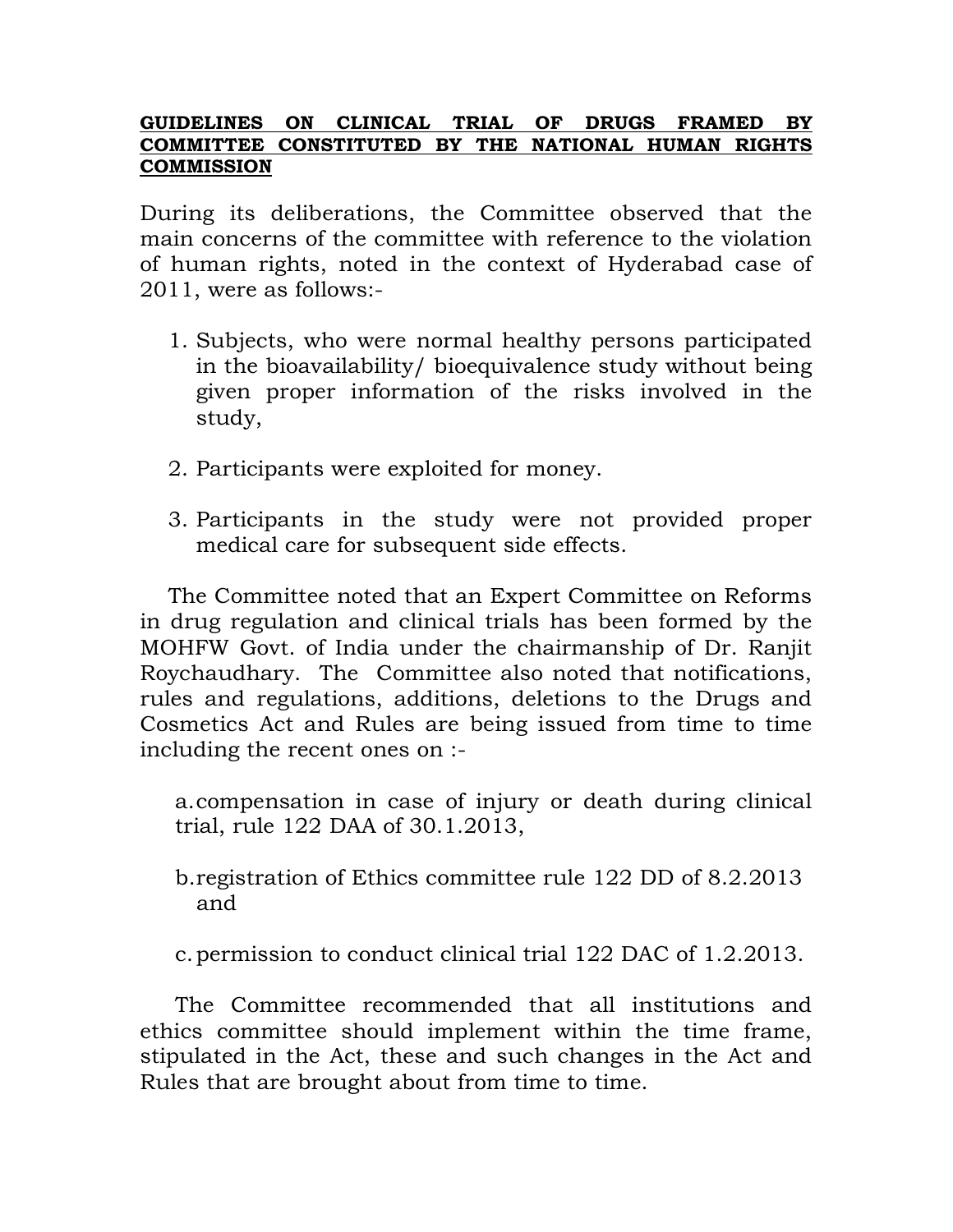- 3. The Committee has suggested that :
	- a. Ethics committees should be set up in all institutions undertaking studies on human subjects and should be registered as per the Act.
	- b. Standard Operating Procedure (SOP) should be written down and followed in all clinical trials/ clinical studies, based on prevailing good clinical practices (GCP)guidelines issued by CDSCO, ICMR ethical guidelines for biomedical research on human participants, Act and Rules.

 There should be an effective mechanism for monitoring the implementation of the SOPs.

4. Ethics committees should be constituted as per Act, Rules and regulations. All ethics committee members should familiarise themselves with various aspects of ethics guidelines and provisions of Act, rules etc for clinical trials.

5. It is necessary to set up Regional/State training centres with ethics committees of their region/state allocated to them and develop a common minimum syllabus for the course. Attendance in the course could be then made compulsory for persons becoming eligible to be elected members of Institutional Ethics Committees. Continuing education program on ethics should be also organized at these centres and participation for IEC Members made mandatory. Adequate budgetary provisions will be necessary to support travel etc of non-official members of these Committees for attending these courses.

Implementation should be monitored.

6. Informed consent procedure should be standardised and simplified. Information given to the patient should include details of risks involved as per the current knowledge. It should also inform about the rights of the participants for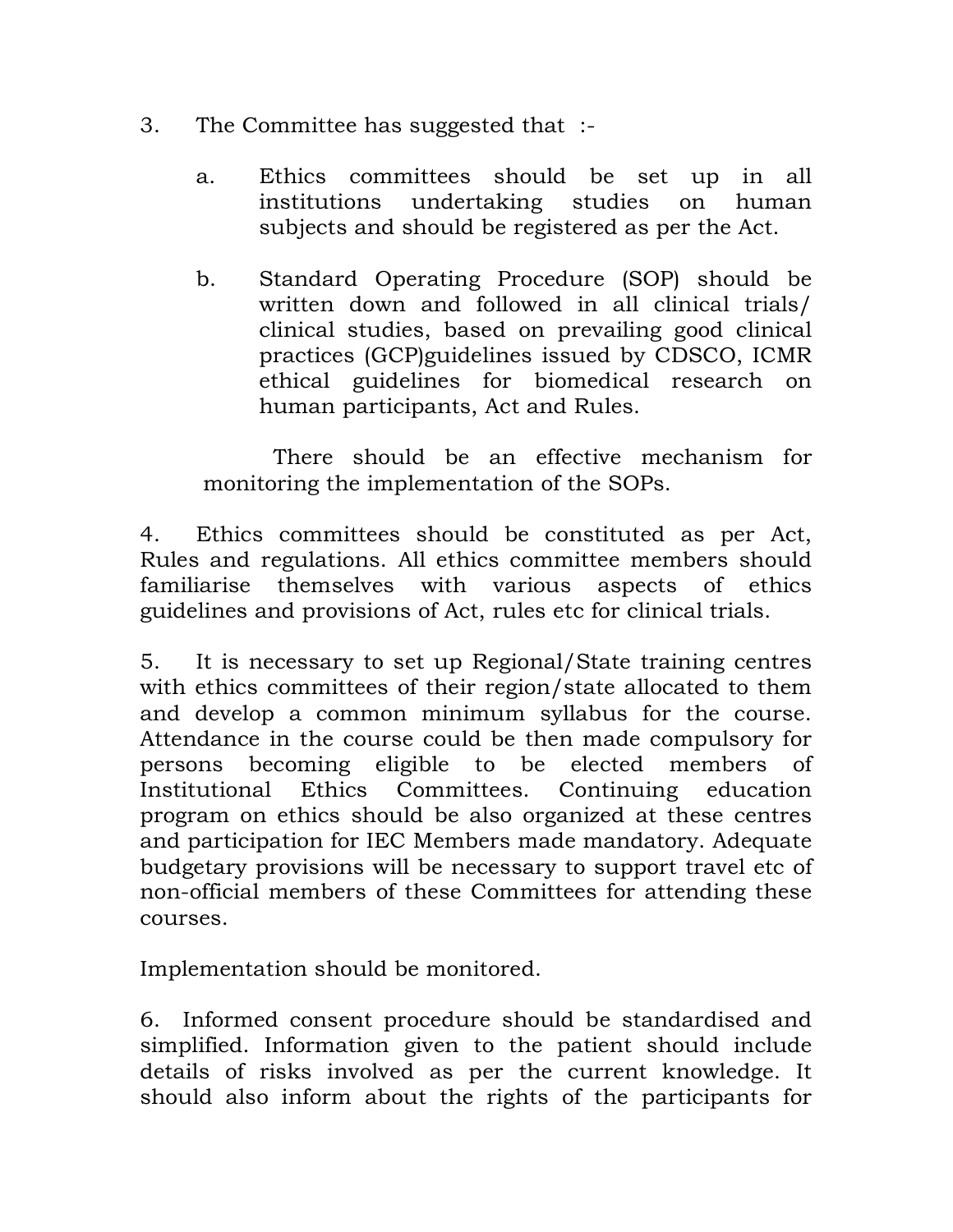compensation in case of injury or death during the study as per the prevailing provisions of Act and rules, regulations.

In addition to the written patient information sheet, an informative, audio video CD by the investigator may be prepared, shown and given to participants specially if study is being done on illiterate subjects with a proof of their having seen and received it.

7. Procedure for recruitment of participants/volunteers for the trial should be documented in the SOP. Guidelines for the procedure should be framed with due deliberation and discussion and should be in consonance with ethical guidelines for biomedical research.

8. Investigator should ensure adherence to Medical Council of India code of ethics specially for research as stated in chapter 7 and for Human rights as stated in chapter 6.

9. Participants of the clinical trial should be provided medical care from the time of enrolment in the study, for the duration of study and for the period of follow up as specified in the protocol. How and where it will be available, including close to the participants residence should be specified in the patient information sheet.

10. In the Drug and cosmetics Act and Rules, definition of clinical trial varies in different Rules, schedules and appendices.

Notification of 30.1.2013 for compensation is given as rule 122 DAB to be inserted after 122 DAA. It needs to be clarified whether rule 122DAB pertains to only clinical trials of new drugs.

As per Drugs and cosmetic Rules 1945, part X-A, import or manufacture of new drug for clinical trials or marketing. 122 DAA : defines clinical trial as systematic study of new drug